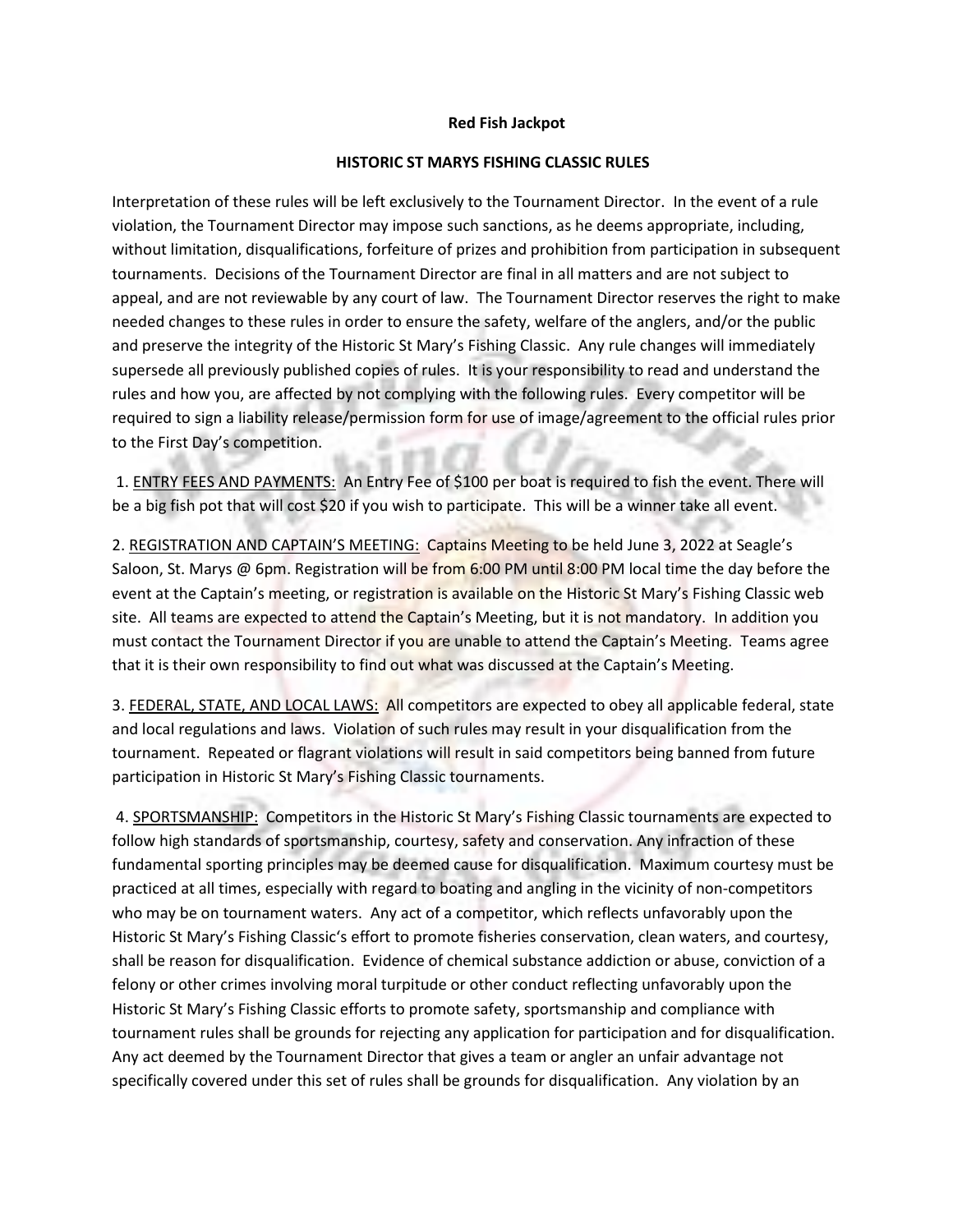Angler deemed intentional or preconceived by the Tournament Director to gain an unfair advantage, would be grounds for permanent disqualification.

5. PARTICIPATION AND ELIGIBILITY: Participation in the Historic St Mary's Fishing Classic tournament is and open to the general public. Any person under the age of 18 must have written consent from a parent or legal guardian. The Historic St Mary's Fishing Classic reserves the right to refuse participation in any or all events to any individual or team at the discretion of the Tournament Director.

6. SAFETY: Safe boating will be observed at all times. Each contestant is required to wear a fastened, U.S. Coast Guard approved, personal floatation device anytime the combustion engine is in operation. Tournament days may be shortened or canceled due to unsafe weather or water conditions. The decision to shorten or to cancel will be left totally to the discretion of the Tournament Director. A 4 hour period shall constitute a day of fishing.

7. ALCOHOL AND DRUGS: The consuming or transporting of any alcoholic beverages or drugs (other than prescription or OTC drugs) during official tournament hours, on any tournament angler's boat is prohibited, and angler or anglers will be disqualified from this and possibly all future tournaments.

8. BOAT AND MOTOR: Each boat must have all required U.S. Coast Guard safety equipment. In addition, it must have a functional bilge pump and live well space, properly aerated to adequately maintain a live limit catch of Redfish by both contestants. The Tournament Director shall have the sole responsibility for determining whether aeration and capacity is "proper and adequate". For the safety of all contestants, ALL BOATS MUST BE EQUIPPED WITH SOME TYPE OF OPERABLE IGNITION SHUTOFF DEVICE. This ignition SHUTOFF device must be attached to the driver's body anytime the combustion engine is operating. Anytime the combustion engine is operating and in gear, there must be a driver in the driver's seat in full control of the boat.

9. PERMITTED FISHING METHODS: All Redfish must be caught alive in a conventional sporting manner. Artificial lures, live, and dead bait may be used during competition. Only one fishing rod may be used at a time per angler. A cast must be fully retrieved before an angler may pick up another rod. Trolling as a method of fishing is prohibited. Foul hooked fish shall not be weighed during competition. A foul hooked fish is defined as a fish that does not have at least one hook in its mouth, and it must be released. Competitors may not catch fish or weigh in fish that have been caged or confined in an area prior to the tournament.

10. PERMITTED FISHING LOCATIONS: Competitors may fish anywhere on tournament waters accessible to the public by boat, except areas designated as "off limits" or "no fishing" by private ownership or local, state and federal officials. Competitors may not fish within 50 yards of a competitor's boat, which was in a location first, and anchored. (An anchored boat is a boat held in a stable position by a line attached to a weight, push pole, Power Pole, etc. with the trolling motor in the up position). If the boat does not have a trolling motor the definition of anchored still applies.

11. INFORMATION: Tournament competitors may share information with each other up to and after competition hours. However, no communication between teams whatsoever is allowed via cell phone,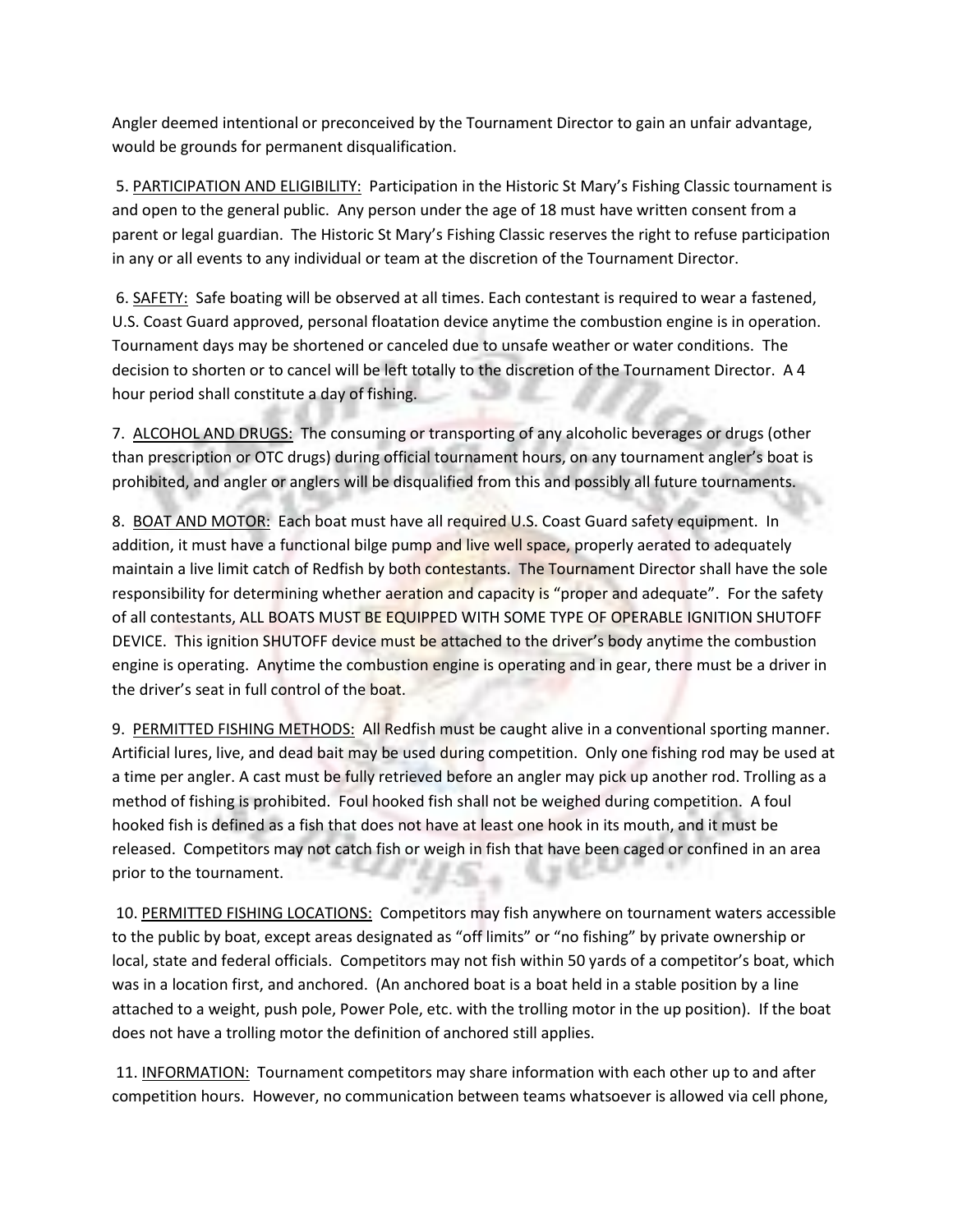VHF radio, pager or any electronic device during competition, except for medical emergency as allowed under rule #19, or boat breakdown under rule #12. Teams are prohibited from discussing any fishing related information with anyone via electronic means during the tournament hours. Use of social media, websites, or photo uploading is prohibited.

12. COMPETITORS MUST REMAIN IN THE BOAT: All angling must be conducted from the boat. At no time may a contestant leave the boat to land a fish or to make the boat more accessible to fishing water. Failure to render assistance, when requested in an emergency is cause for immediate disqualification.

13. OFFICIAL CHECKPOINTS: There will be two official checkpoints in the afternoon. There will be no lines in the water until 6:00 AM on Saturday June 4, 2022. All boats must inside the check-in point (green marker in St. Marys Harbor) by 4:00 PM Saturday, June 4. You will be allowed to trailer your boat to Howard Gilman Park and must be in the official weigh in line by 4:00 pm.

14. LATE PENALTY: Competitors who are not at the official check-in area at the appointed time will be penalized at one (1) pound per minute deducted from the total weight including any weight to be counted toward a big fish award. Any competitors more than fifteen (15) minutes late will not receive credit for the day's weight.

15. TEAMS: The tournament is a team event, but if an angler chooses to fish alone he will required to weigh in 4 fish. A team consists of two (2) anglers, one of which must be designated as the captain.

16. SCORING: Tournament winner shall be determined by the total weight measured in pounds and 100th of a pound of each teams catch during the tournament. Only Redfish/Red Drum will be weighed and the limit shall be 4 fish per team. The prevailing rules as set forth by the Historic St Mary's Fishing Classic along with federal, state and local statutes and regulations bind all competitors. Competitors will at no time have in their possession in the live well more than the tournament limit of fish. Tournament official length for Redfish will be according to the STATE LAWS of Georgia. All Redfish will be measured with a pinched tail with mouth closed. Any fish that appears to have been penned, mangled, mashed, mauled or otherwise altered will not be weighed at the discretion of the tournament director. Redfish must NOT be placed on a stringer at any time during the tournament.

17. TACKLE AND EQUIPMENT: Artificial lures may be used, and "live bait" or "prepared bait" will be permitted. Only ONE casting, spin casting, spinning rod and reel or fly rod (10 foot maximum length from butt of handle to rod tip) may be used at any one time per angler. Be prepared to show your current fishing license, at registration, from the state in which the tournament is being held.

18. LIVE FISH: Every effort must be made to keep redfish alive. An 8 ounce penalty will be deducted from the weight for one dead redfish presented for weigh-in. A 2 pound penalty will be assessed for 2 or more dead fish. No mutilated or iced fish shall be accepted. Any alteration of length or weight of redfish is prohibited and team will be banished from any future tournaments.

29. TIES: Ties shall be broken by the Largest Fish for the Event. The team with the heaviest single fish shall receive precedence. The team with the most weight will be deemed as the winner.